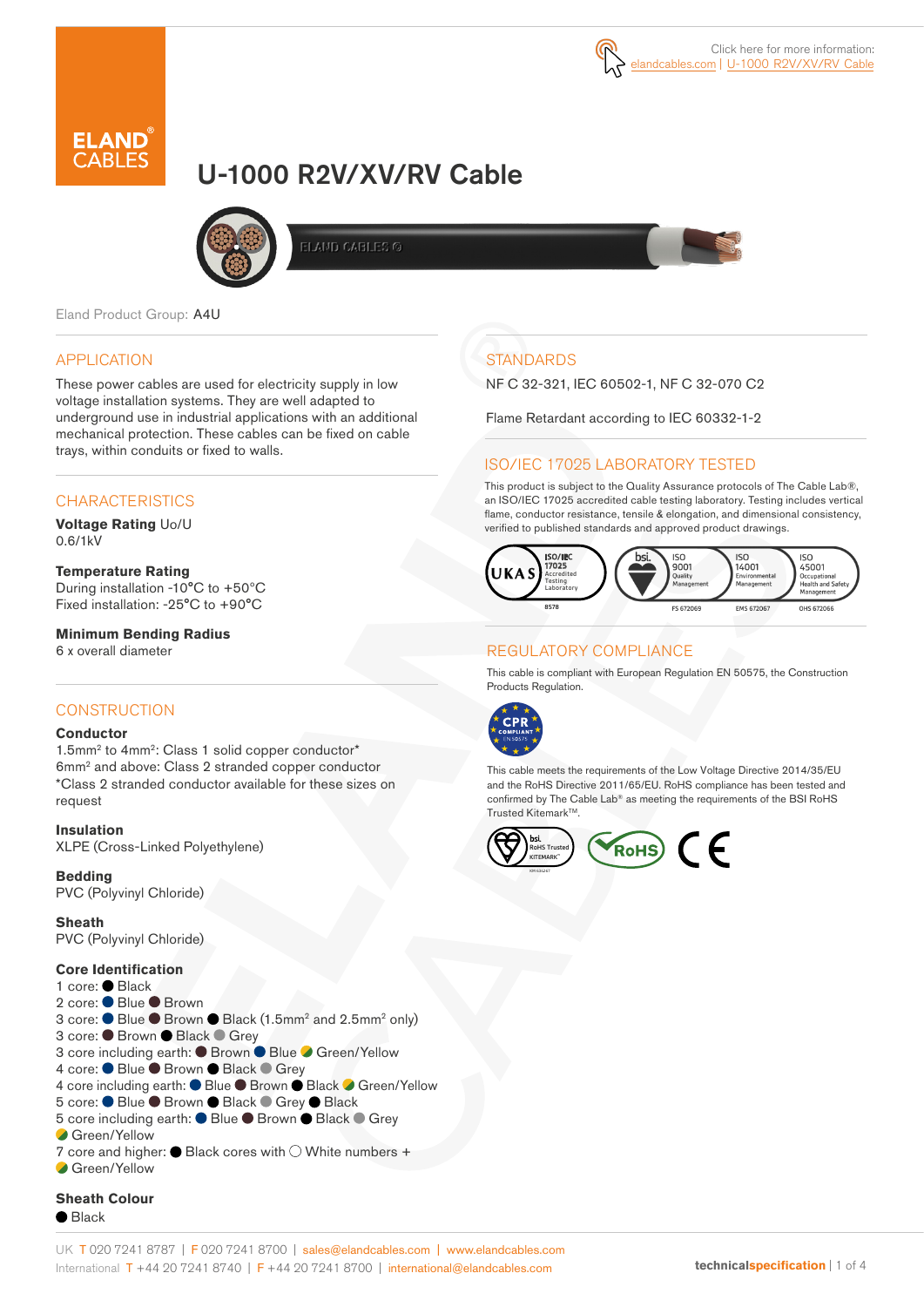## DIMENSIONS

| ELAND PART NO. | NO. OF<br>CORES           | NOMINAL CROSS<br>SECTIONAL AREA<br>mm <sup>2</sup> | NOMINAL THICKNESS<br>OF INSULATION<br>$\mathsf{mm}$ | NOMINAL THICKNESS<br>OF SHEATH<br>mm | NOMINAL OVERALL<br><b>DIAMETER</b><br>mm | NOMINAL<br><b>WEIGHT</b><br>kg/km |
|----------------|---------------------------|----------------------------------------------------|-----------------------------------------------------|--------------------------------------|------------------------------------------|-----------------------------------|
| A4U01015       | $\mathbf{1}$              | 1.5                                                | 0.7                                                 | 1.1                                  | 6.6                                      | 45                                |
| A4U01025       | $\mathbf{1}$              | 2.5                                                | $0.7\,$                                             | 1.1                                  | $\overline{7}$                           | 55                                |
| A4U01040       | $\mathbf{1}$              | $\overline{4}$                                     | $0.7\,$                                             | 1.1                                  | 7.6                                      | 75                                |
| A4U01060       | $\mathbf{1}$              | $\,6\,$                                            | 0.7                                                 | 1.1                                  | 8.2                                      | 100                               |
| A4U0110        | $\mathbf{1}$              | 10                                                 | $0.7\,$                                             | 1.1                                  | 9.2                                      | 140                               |
| A4U0116        | $\mathbf{1}$              | 16                                                 | 0.7                                                 | 1.4                                  | 10.5                                     | 205                               |
| A4U0125        | $\mathbf{1}$              | 25                                                 | 0.9                                                 | 1.4                                  | 12.5                                     | 315                               |
| A4U0135        | $\mathbf{1}$              | 35                                                 | $0.9\,$                                             | 1.4                                  | 13.5                                     | 400                               |
| A4U0150        | $\mathbf{1}$              | 50                                                 | $\mathbf{1}$                                        | 1.4                                  | 15                                       | 530                               |
| A4U0170        | 1                         | 70                                                 | 1.1                                                 | 1.4                                  | 17                                       | 725                               |
| A4U0195        | $\mathbf{1}$              | 95                                                 | 1.1                                                 | 1.5                                  | 19                                       | 985                               |
| A4U01120       | $\mathbf{1}$              | 120                                                | 1.2                                                 | 1.5                                  | 21                                       | 1260                              |
| A4U01150       | $\mathbf{1}$              | 150                                                | 1.4                                                 | 1.6                                  | 23                                       | 1520                              |
| A4U01185       | 1                         | 185                                                | 1.6                                                 | 1.6                                  | 25.5                                     | 1940                              |
| A4U01240       | $\mathbf{1}$              | 240                                                | 1.7                                                 | 1.7                                  | 28.5                                     | 2310                              |
| A4U01300       | $\mathbf{1}$              | 300                                                | 1.8                                                 | 1.8                                  | 31                                       | 3200                              |
| A4U01400       | $\mathbf{1}$              | 400                                                | $\sqrt{2}$                                          | 1.9                                  | 34.2                                     | 3931                              |
| A4U01500       | 1                         | 500                                                | 2.2                                                 | $\overline{2}$                       | 38                                       | 5020                              |
| A4U01630       | $\mathbf{1}$              | 630                                                | 2.4                                                 | 2.3                                  | 44                                       | 5324                              |
| A4U02015       | $\mathbf 2$               | 1.5                                                | 0.7                                                 | 1.8                                  | 10.5                                     | 115                               |
| A4U02025       | $\sqrt{2}$                | 2.5                                                | $0.7\,$                                             | 1.8                                  | 11.5                                     | 145                               |
| A4U02040       | 2                         | $\overline{4}$                                     | 0.7                                                 | 1.8                                  | 13                                       | 195                               |
| A4U02060       | $\sqrt{2}$                | $6\,$                                              | $0.7\,$                                             | 1.8                                  | 14                                       | 265                               |
| A4U0210        | $\overline{2}$            | 10                                                 | $0.7\,$                                             | 1.8                                  | 16                                       | 390                               |
| A4U0216        | $\mathbf 2$               | 16                                                 | $0.7\,$                                             | 1.8                                  | 18.5                                     | 560                               |
| A4U0225        | $\mathbf 2$               | 25                                                 | 0.9                                                 | 1.8                                  | 22                                       | 850                               |
| A4U0235        | $\sqrt{2}$                | 35                                                 | 0.9                                                 | 1.8                                  | 24.5                                     | 1080                              |
| A4U03015       | 3                         | 1.5                                                | 0.7                                                 | 1.8                                  | 11                                       | 130                               |
| A4U03025       | 3                         | 2.5                                                | $0.7\,$                                             | 1.8                                  | 12.5                                     | 170                               |
| A4U03040       | 3                         | $\overline{4}$                                     | 0.7                                                 | 1.8                                  | 13.5                                     | 230                               |
| A4U03060       | 3                         | 6                                                  | $0.7\,$                                             | $1.8\,$                              | 15                                       | 325                               |
| A4U0310        | 3                         | 10                                                 | $0.7\,$                                             | 1.8                                  | 17                                       | 485                               |
| A4U0316        | 3                         | $16\,$                                             | $0.7\,$                                             | 1.8                                  | 19.5                                     | 705                               |
| A4U0325        | 3                         | 25                                                 | 0.9                                                 | 1.8                                  | 23.5                                     | 1080                              |
| A4U0335        | 3                         | 35                                                 | $0.9\,$                                             | $1.8\,$                              | 26                                       | 1390                              |
| A4U0350        | 3                         | 50                                                 | $\mathbf{1}$                                        | 1.8                                  | 29                                       | 1840                              |
| A4U0370        | 3                         | 70                                                 | 1.1                                                 | 1.9                                  | 34                                       | 2540                              |
| A4U0395        | 3                         | 95                                                 | 1.1                                                 | $\sqrt{2}$                           | 38.5                                     | 3430                              |
| A4U03120       | 3                         | 120                                                | 1.2                                                 | 2.1                                  | 42.5                                     | 4440                              |
| A4U03150       | 3                         | 150                                                | 1.4                                                 | 2.3                                  | 47.5                                     | 5380                              |
| A4U03185       | 3                         | 185                                                | 1.6                                                 | 2.4                                  | 55                                       | 6920                              |
| A4U03240       | 3                         | 240                                                | 1.7                                                 | 2.6                                  | 59.5                                     | 8420                              |
| A4U03300       | $\ensuremath{\mathsf{3}}$ | 300                                                | 1.8                                                 | $2.8\,$                              | 66                                       | 11300                             |
| A4U0350+35     | $3+E$                     | $50 + 1 \times 35$                                 | $\mathbf{1}$                                        | 1.8                                  | 31.1                                     | 2160                              |
| A4U0370+50     | $3+E$                     | $70 + 1 \times 50$                                 | 1.1                                                 | $\sqrt{2}$                           | 36.2                                     | 3010                              |
| A4U03095+50    | $3+E$                     | $95 + 1 \times 50$                                 | 1.1                                                 | 2.1                                  | 40.6                                     | 3960                              |
| A4U03120+70    | $3+E$                     | $120 + 1 \times 70$                                | 1.2                                                 | 2.2                                  | 45.4                                     | 5160                              |
| A4U03150+70    | $3+E$                     | $150 + 1 \times 70$                                | 1.4                                                 | 2.3                                  | 49.5                                     | 6150                              |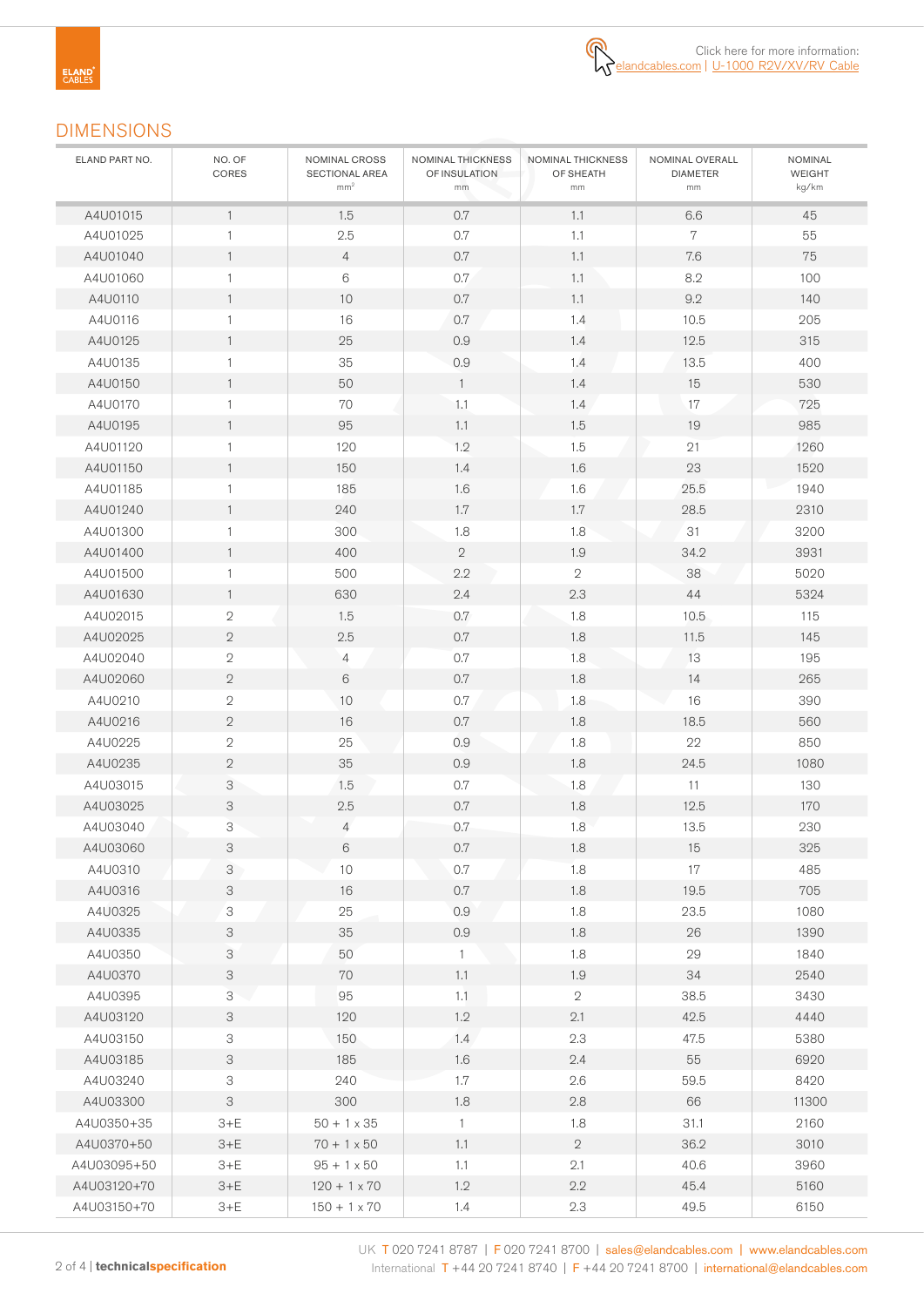

| ELAND PART NO. | NO. OF<br>CORES | NOMINAL CROSS<br>SECTIONAL AREA<br>mm <sup>2</sup> | NOMINAL THICKNESS<br>OF INSULATION<br>mm | NOMINAL THICKNESS<br>OF SHEATH<br>mm | NOMINAL OVERALL<br><b>DIAMETER</b><br>mm | <b>NOMINAL</b><br><b>WEIGHT</b><br>kg/km |
|----------------|-----------------|----------------------------------------------------|------------------------------------------|--------------------------------------|------------------------------------------|------------------------------------------|
| A4U03185+70    | $3+E$           | $185 + 1 \times 70$                                | 1.6                                      | 2.5                                  | 54.4                                     | 7780                                     |
| A4U03240+95    | $3+E$           | $240 + 1 \times 95$                                | 1.7                                      | 2.7                                  | 61.5                                     | 9550                                     |
| A4U04015       | $\overline{4}$  | 1.5                                                | $0.7\,$                                  | 1.8                                  | 12                                       | 150                                      |
| A4U04025       | $\overline{4}$  | 2.5                                                | $0.7\,$                                  | 1.8                                  | 13                                       | 205                                      |
| A4U04040       | $\overline{4}$  | $\overline{4}$                                     | $0.7\,$                                  | 1.8                                  | 14.5                                     | 280                                      |
| A4U04060       | 4               | 6                                                  | 0.7                                      | 1.8                                  | 16                                       | 390                                      |
| A4U0410        | $\overline{4}$  | 10                                                 | $0.7\,$                                  | 1.8                                  | 18.5                                     | 590                                      |
| A4U0416        | $\overline{4}$  | 16                                                 | 0.7                                      | 1.8                                  | 21                                       | 870                                      |
| A4U0425        | $\overline{4}$  | 25                                                 | 0.9                                      | 1.8                                  | 25.5                                     | 1365                                     |
| A4U0435        | 4               | 35                                                 | 0.9                                      | 1.8                                  | 28.5                                     | 1760                                     |
| A4U0450        | $\overline{4}$  | 50                                                 | $\mathbf{1}$                             | 1.9                                  | 32.5                                     | 2460                                     |
| A4U0470        | 4               | 70                                                 | 1.1                                      | $\mathbf{2}$                         | 37.5                                     | 3442                                     |
| A4U0495        | $\overline{4}$  | 95                                                 | 1.1                                      | 2.1                                  | 42.5                                     | 4690                                     |
| A4U04120       | 4               | 120                                                | 1.2                                      | 2.3                                  | 47.5                                     | 6119                                     |
| A4U04150       | $\overline{4}$  | 150                                                | 1.4                                      | 2.4                                  | 52.5                                     | 7405                                     |
| A4U04185       | $\overline{4}$  | 185                                                | 1.6                                      | 2.6                                  | 59                                       | 8820                                     |
| A4U04240       | $\overline{4}$  | 240                                                | 1.7                                      | 2.8                                  | 66.5                                     | 11865                                    |
| A4U04300       | 4               | 300                                                | 1.8                                      | 3                                    | 75.5                                     | 14716                                    |
| A4U05015       | 5               | 1.5                                                | $0.7\,$                                  | 1.8                                  | 12.5                                     | 225                                      |
| A4U05025       | 5               | 2.5                                                | 0.7                                      | 1.8                                  | 13.5                                     | 290                                      |
| A4U0510        | 5               | 10                                                 | $0.7\,$                                  | 1.8                                  | 19                                       | 775                                      |
| A4U0516        | 5               | 16                                                 | 0.7                                      | 1.8                                  | 21.5                                     | 1135                                     |
| A4U0525        | 5               | 25                                                 | 0.9                                      | 1.8                                  | 27                                       | 1780                                     |
| A4U0535        | $\mathbf 5$     | 35                                                 | 0.9                                      | 1.8                                  | 34                                       | 2069                                     |
| A4U0550        | 5               | 50                                                 | $\mathbf{1}$                             | 1.9                                  | 36                                       | 2755                                     |
| A4U0570        | $\mathbf 5$     | 70                                                 | 1.1                                      | $\mathbf{2}$                         | 43                                       | 3925                                     |
| A4U0595        | 5               | 95                                                 | 1.1                                      | 2.1                                  | 47                                       | 5336                                     |
| A4U07015       | 7               | 1.5                                                | 0.7                                      | 1.8                                  | 13.5                                     | 220                                      |
| A4U07025       | 7               | 2.5                                                | $0.7\,$                                  | 1.8                                  | 15                                       | 310                                      |
| A4U12015       | 12              | 1.5                                                | $0.7\,$                                  | 1.8                                  | $17\,$                                   | 370                                      |
| A4U12025       | 12              | $2.5\,$                                            | 0.7                                      | 1.8                                  | 19.5                                     | 525                                      |
| A4U19015       | 19              | 1.5                                                | 0.7                                      | 1.8                                  | 19.5                                     | 560                                      |
| A4U19025       | 19              | $2.5\,$                                            | $0.7\,$                                  | $1.8\,$                              | 22.5                                     | 745                                      |
| A4U24015       | 24              | 1.5                                                | 0.7                                      | 1.8                                  | 22.5                                     | 745                                      |
| A4U24025       | 24              | $2.5\,$                                            | 0.7                                      | 1.8                                  | 22.5                                     | 710                                      |
| A4U27015       | 27              | 1.5                                                | 0.7                                      | 1.8                                  | 23.5                                     | 1000                                     |
| A4U27025       | $27\,$          | $2.5\,$                                            | $0.7\,$                                  | $1.8\,$                              | $26\,$                                   | 1000                                     |
| A4U37015       | $37\,$          | 1.5                                                | 0.7                                      | $1.8\,$                              | 25.5                                     | 972                                      |
| A4U37025       | 37              | $2.5\,$                                            | $0.7\,$                                  | 1.8                                  | 29.5                                     | 1350                                     |